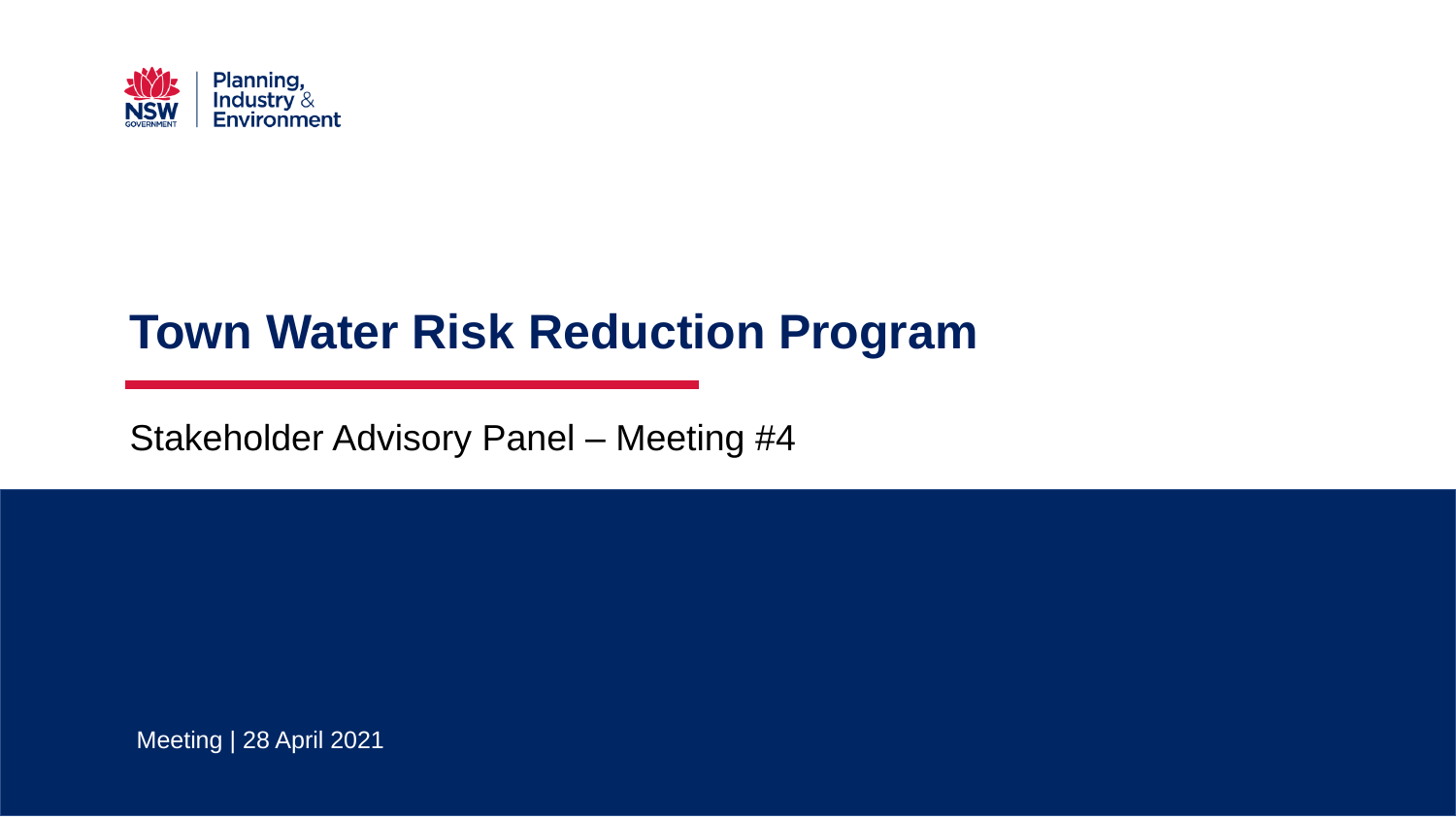## **What we will cover today**

#### **Preliminaries**

- Welcome
- Acknowledgement of country
- Outcomes of and actions arising from the previous meeting
- Latest news and updates

#### **Updates**

- Proposed regulatory improvement workshops and engagement
- Skills and training focus area

#### **Discussion**

- Draft focus area workplans feedback
- Specific issues raised by Panel members

#### **Other matters**

• Next meeting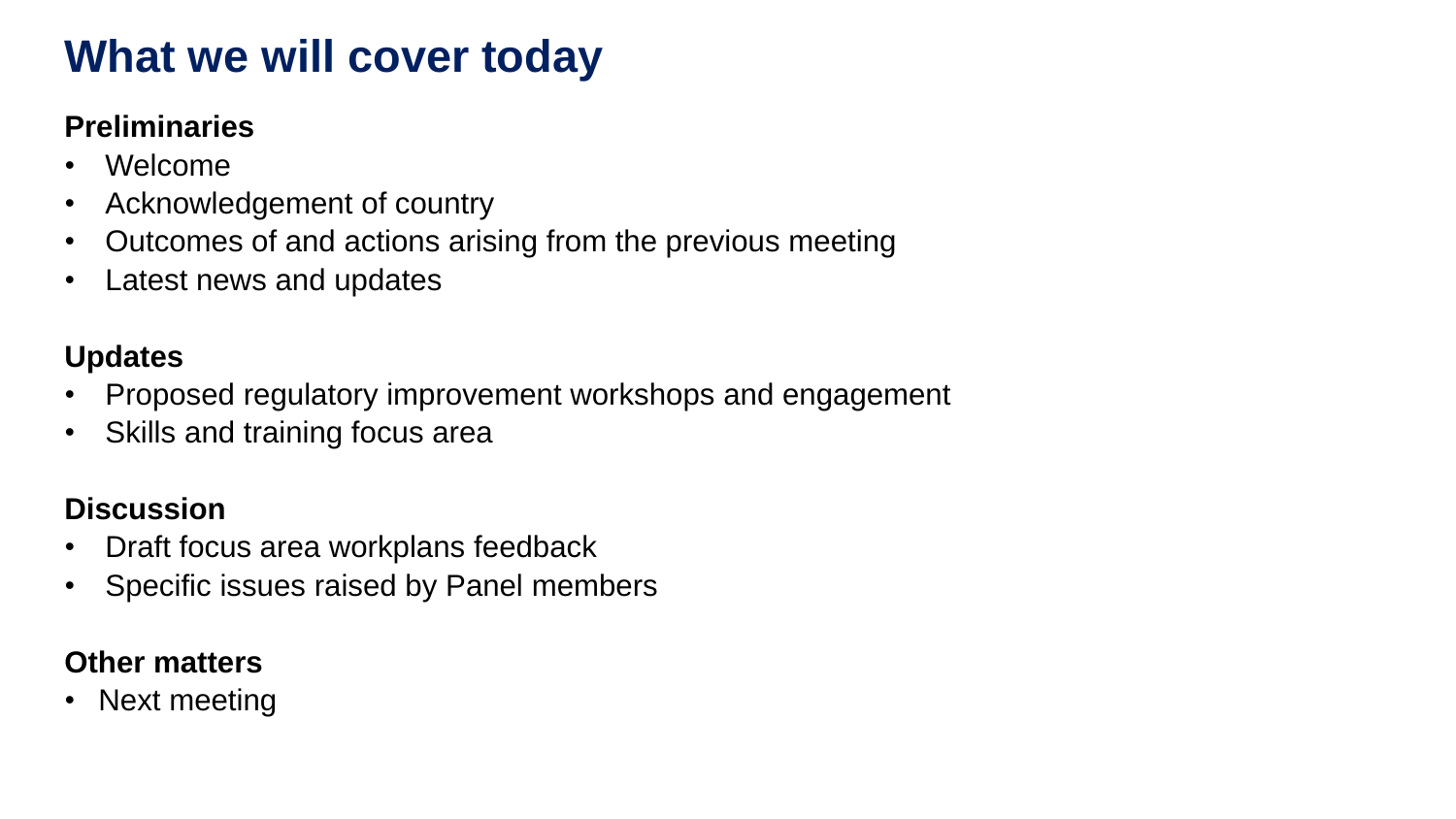### **Latest news and updates**

- Significant amount of interest and good will from the sector
- Advice to Councils on options for IWCM Strategies while review underway
- Forthcoming website update on current processes (s60, IWCM Strategies)
- LGNSW Water Conference
- Proposed workshop series update
- Councillor training update
- VET training update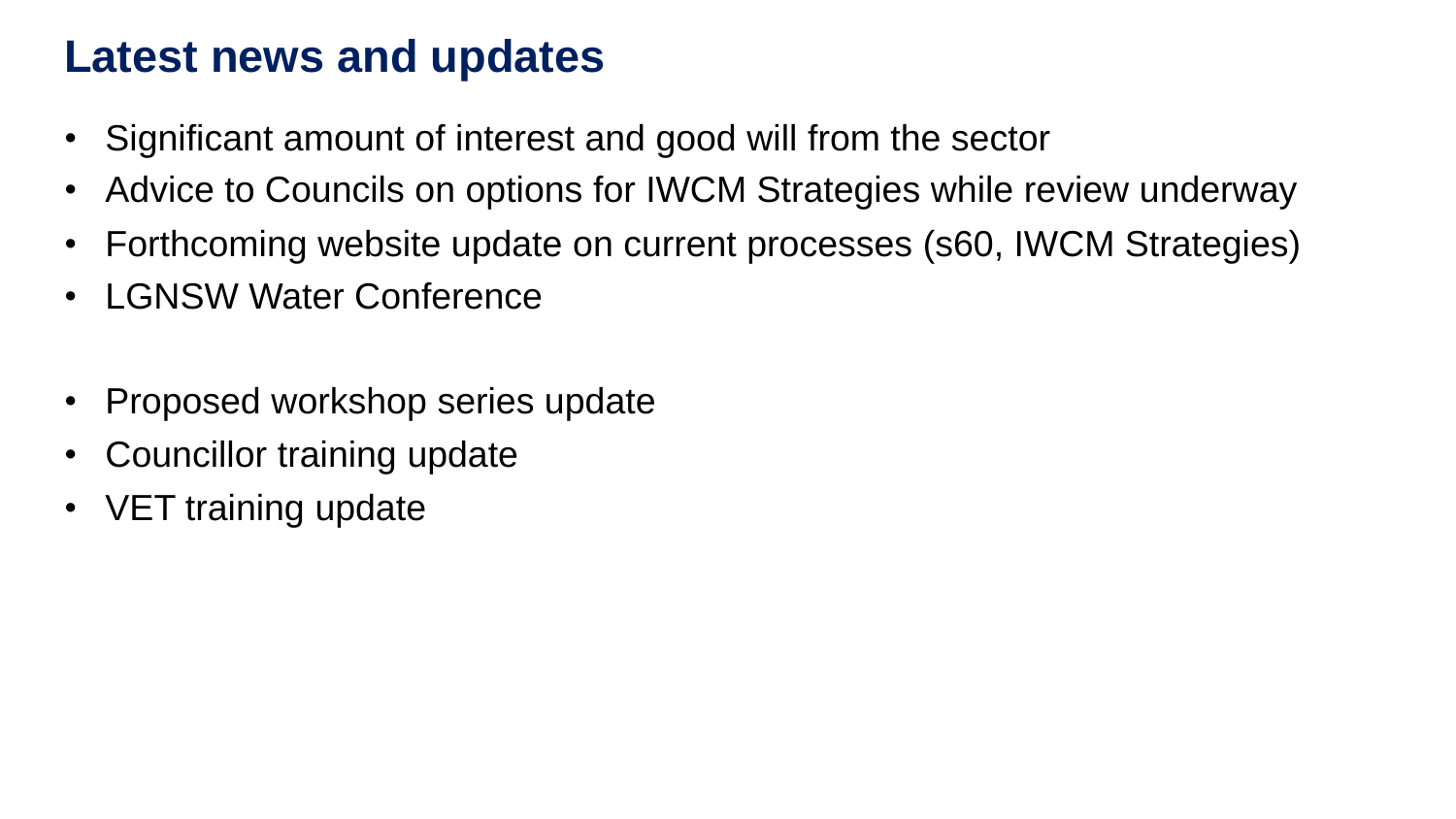Update - Proposed regulatory improvement workshops and engagement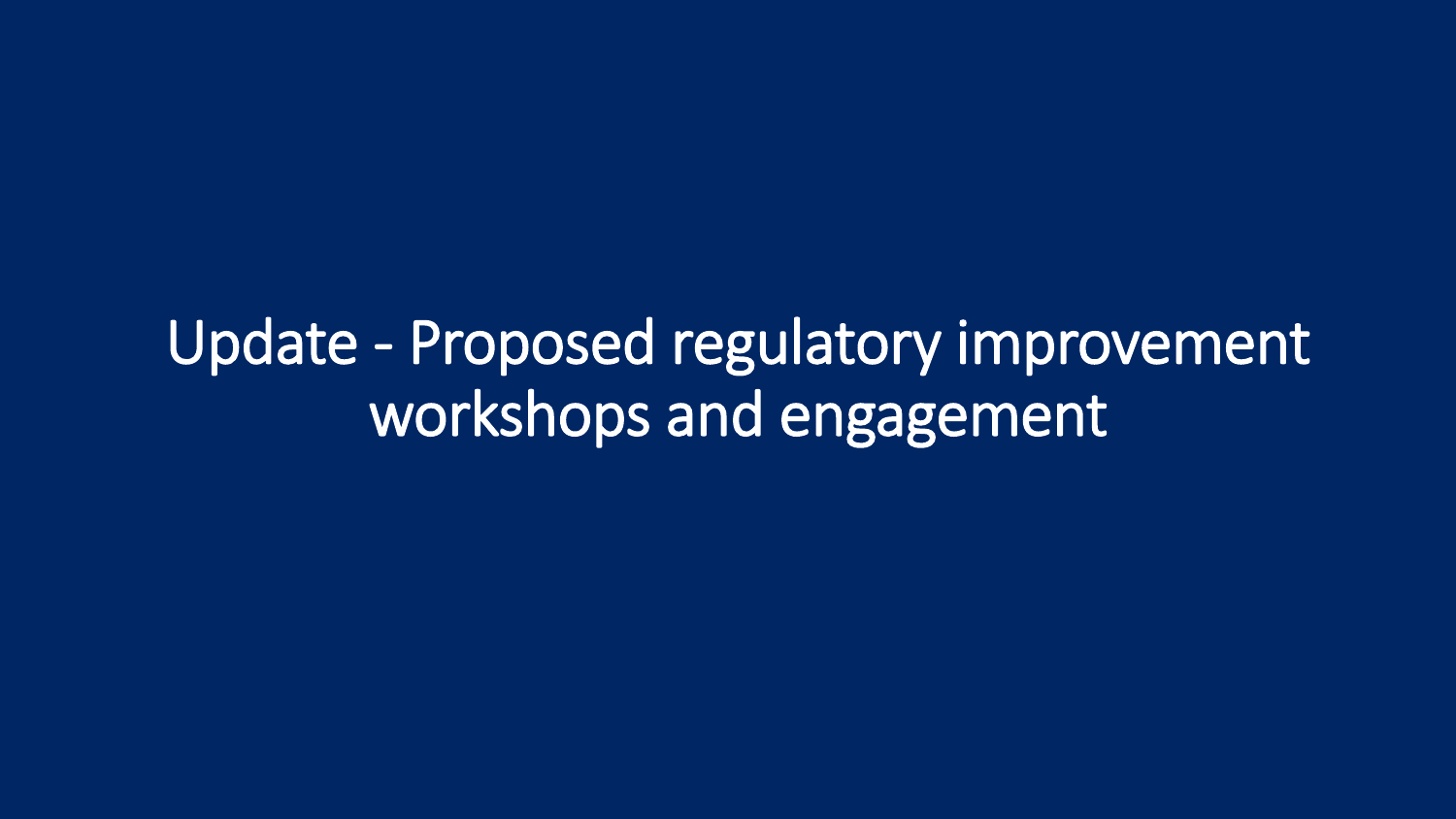#### **Consultant to facilitate workshop series**

• Interviews, workshop design and facilitation, output and synthesis reports

#### **Scope**

- Identify opportunities for collaboration and co-design across the program focus areas, with particular focus on improving the regulatory and support framework.
- Facilitate stakeholder engagement to develop a shared understanding and objectives for an improved regulatory and support framework.
- Identify priorities for improving regulatory and support framework and start to build a roadmap for driving improvement together.

#### **Deliverables**

- Roadmap Common understanding of regulatory objectives and approach, improvement priorities, actions and collaboration/codesign mechanisms to get there
- Engagement on focus areas of collaboration during regional workshops and synthesis report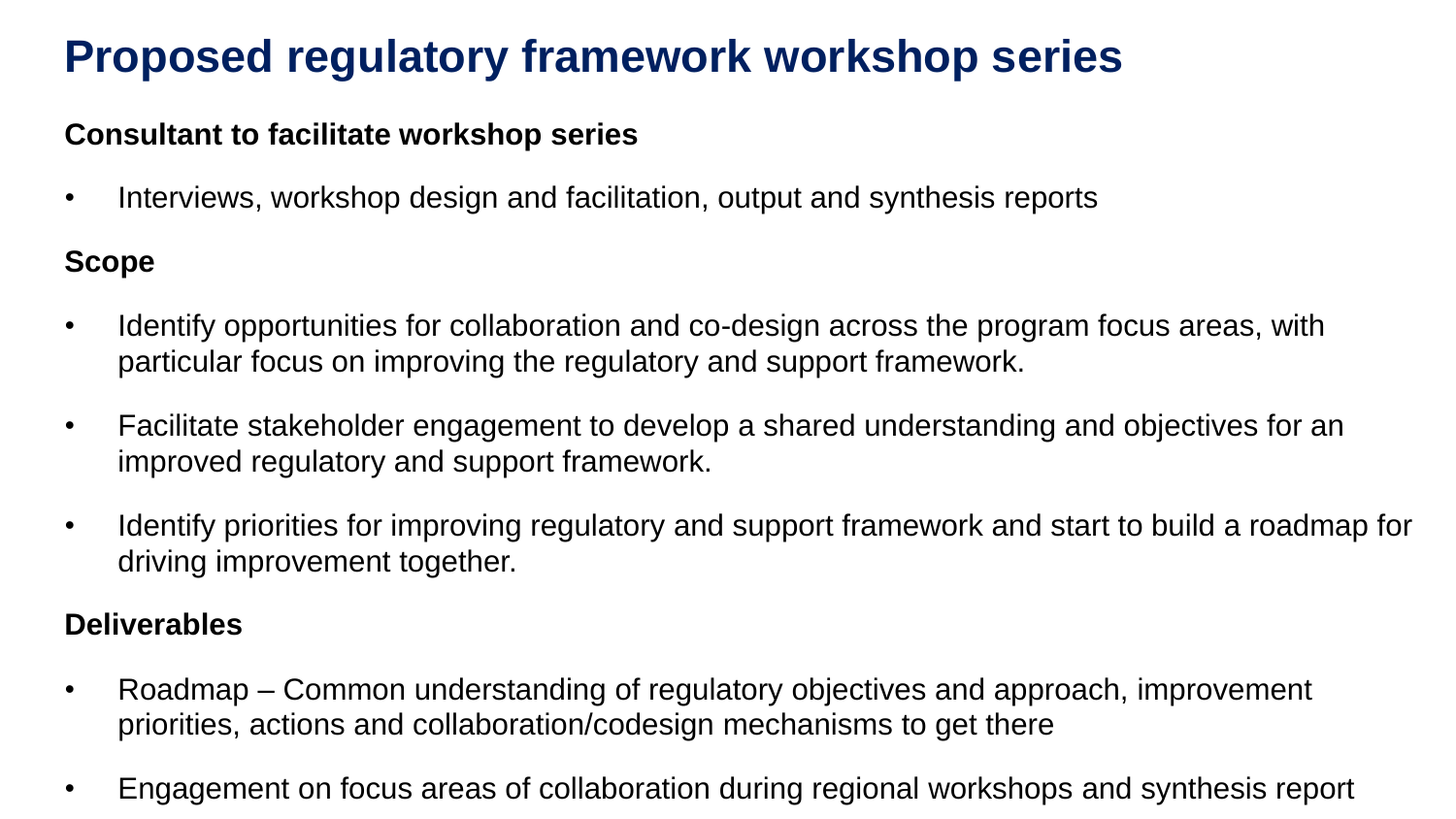- 12-week program: April to early July 2021
- **April/May**: Preparatory key stakeholder interviews (20 x 45min)
- **May**: First set of two identical virtual workshops (90 min)
	- o Scope: TWRRP objectives and focus areas, collaboration and codesign mechanism, commence discussion on why, what and how to regulate (focus of risk sharing and regulatory objectives)
- **May/early June**: Second set of two identical virtual workshops (90 min)
	- o Scope: Continue discussion on why, what and how to regulate, improvement priorities and develop roadmap
- **June/early July**: Four regional face-to-face workshops (half-day)
	- o Scope: Sharing outcomes from workshops and give broader audience the opportunity to collaborate and provide feedback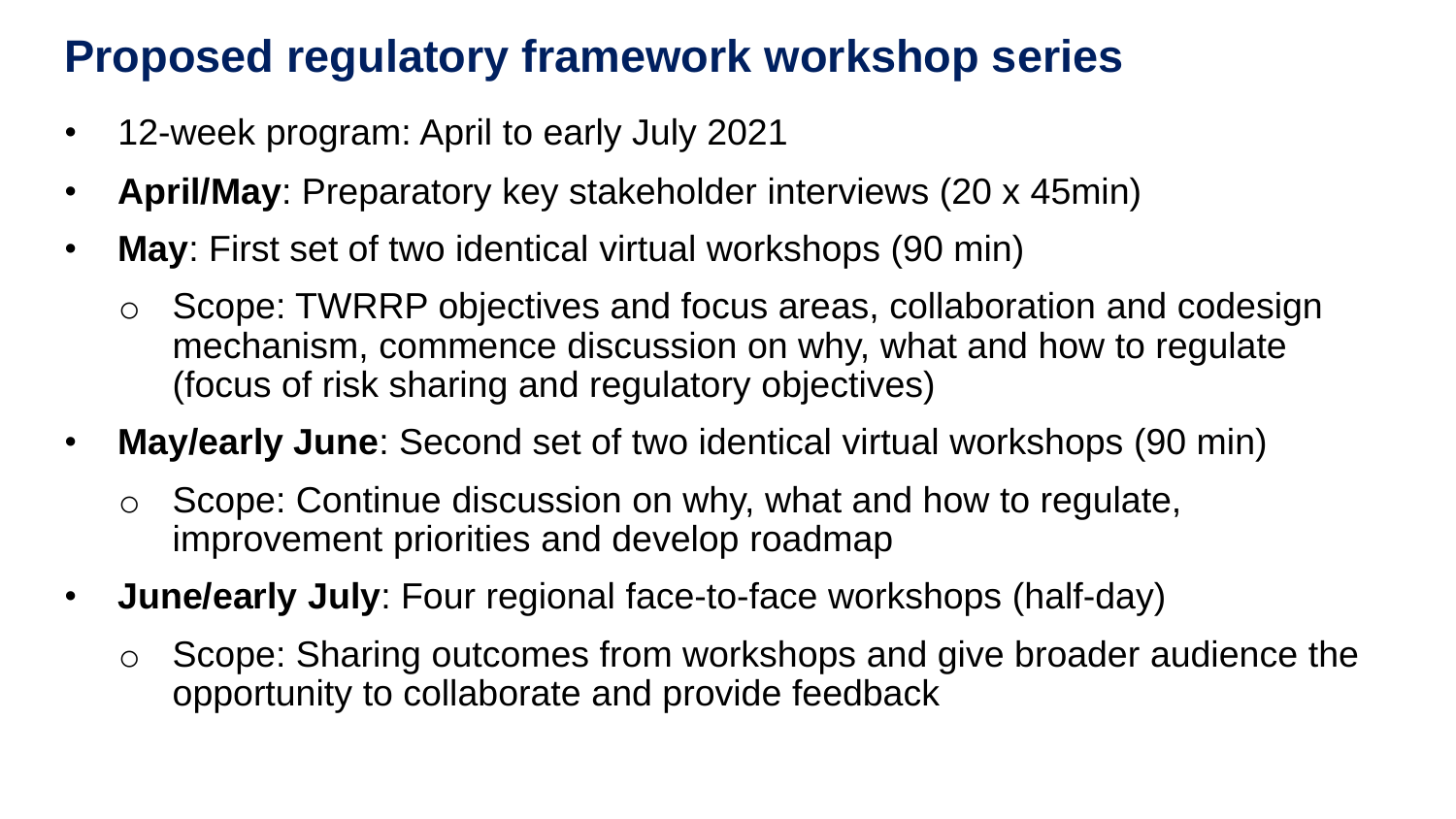### **Engagement**

- Virtual workshops with 30 attendees each = 60 participants for each workshop set (we can have additional workshops in each set if there is interest)
- Open invitation to key stakeholders
- Regional workshops will be held test the workshop outcomes and facilitate feedback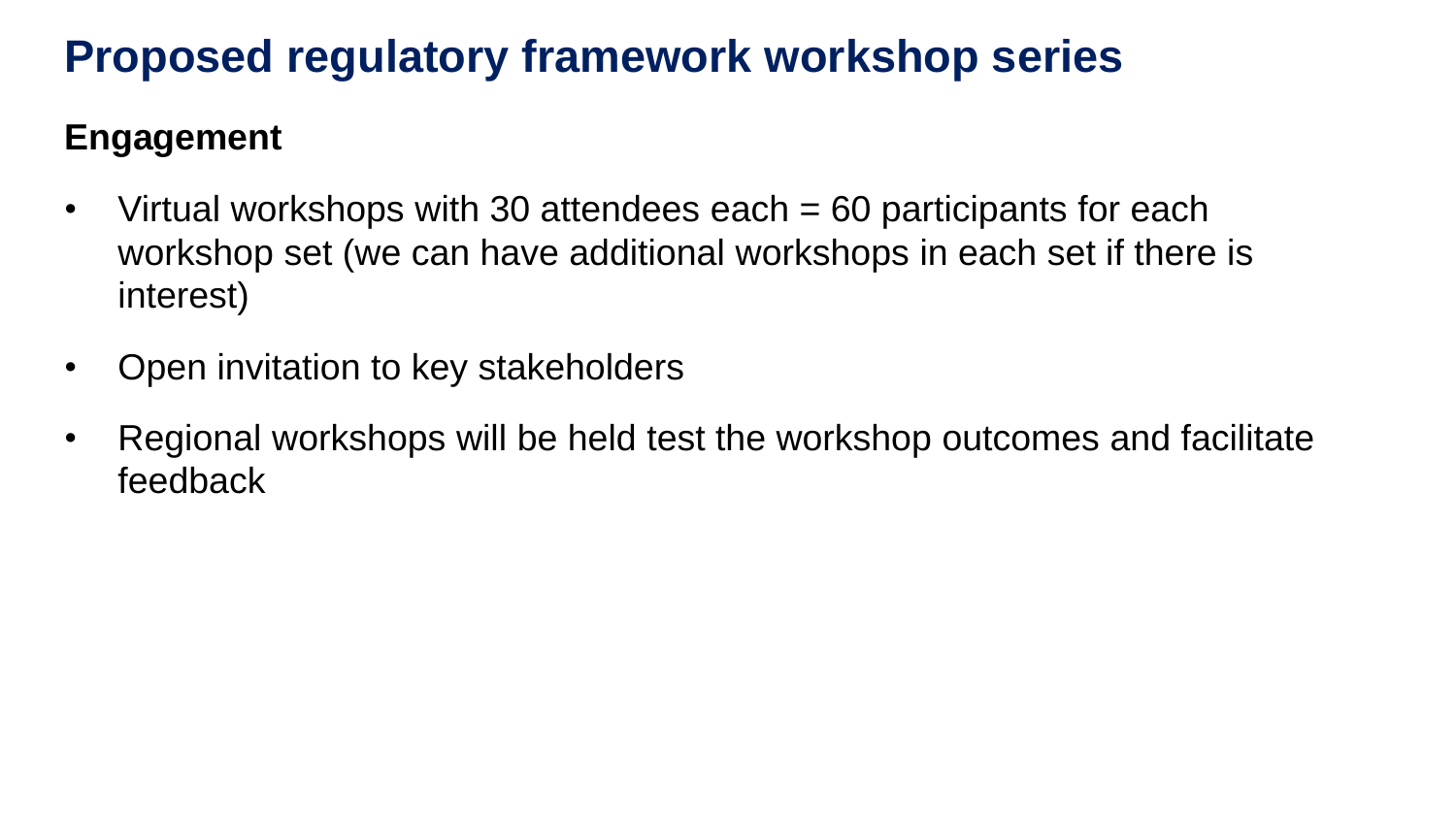**What do you think?**

#### *Specific questions for Panel members*

- Who should we interview to inform the workshops?
- Is limiting numbers to 60 people attending each workshop set appropriate?
- Who should we invite (Panel members, councillors, GMs, LWU managers, regulators etc)?
- How could the Water Directorate and LGNSW represent their members?
- Are four regional face-to-face workshops adequate (potential for up to 60 attendees each)?
- We are thinking of Coffs Harbour/Port Macquarie; Dubbo; Cowra/Queanbeyan; and Griffith/Wagga Wagga. Any views?
- Are there meetings in the regions in June that are happening that we could align with, or meetings that could be arranged for that time?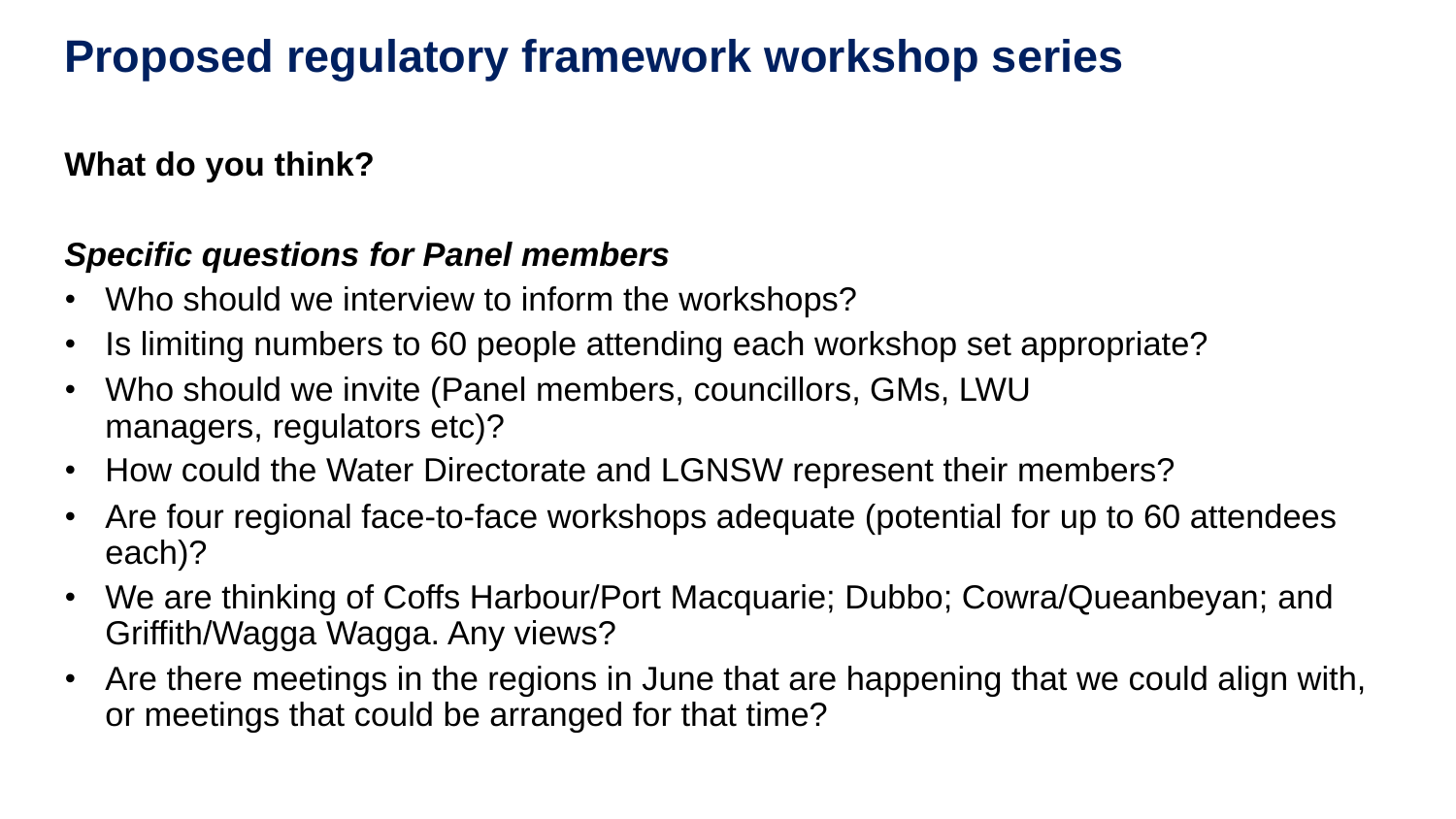# Update - Skills and training focus area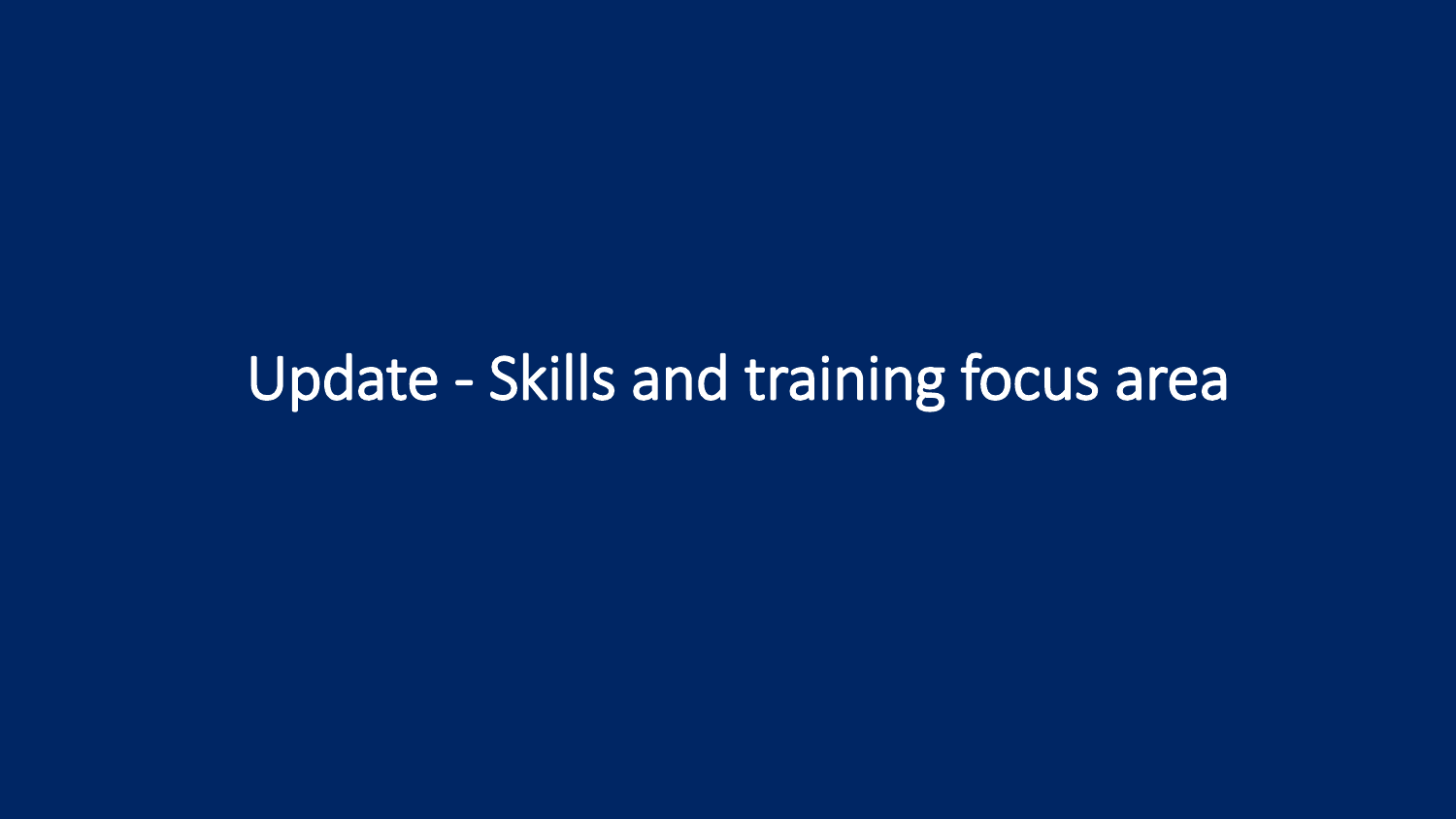# **Councillor Training package**

Developing a training resource that can be used by all agencies

**Councillor** awareness and training **Induction Document –** Coordinated input and update to Water Industry induction pack for decision makers

**Case studies** creates a narrative to demonstrate role and responsibilities to community. Five case studies identified so far covering a range of issues

- Water Quality Chem and Micro **Face 19 and Micro Trade Waste** 
	-
- 
- Dam Safety  **Environmental discharge**
- Water restrictions and the extreme of the Pricing of Pricing
	-

**Q and As, Interview videos** with councillors – developing scope for contractor

**Presentation** of draft resources at LGNSW Water Conference - *Water- Make it your business. Understanding governance to reduce risks in water service provision*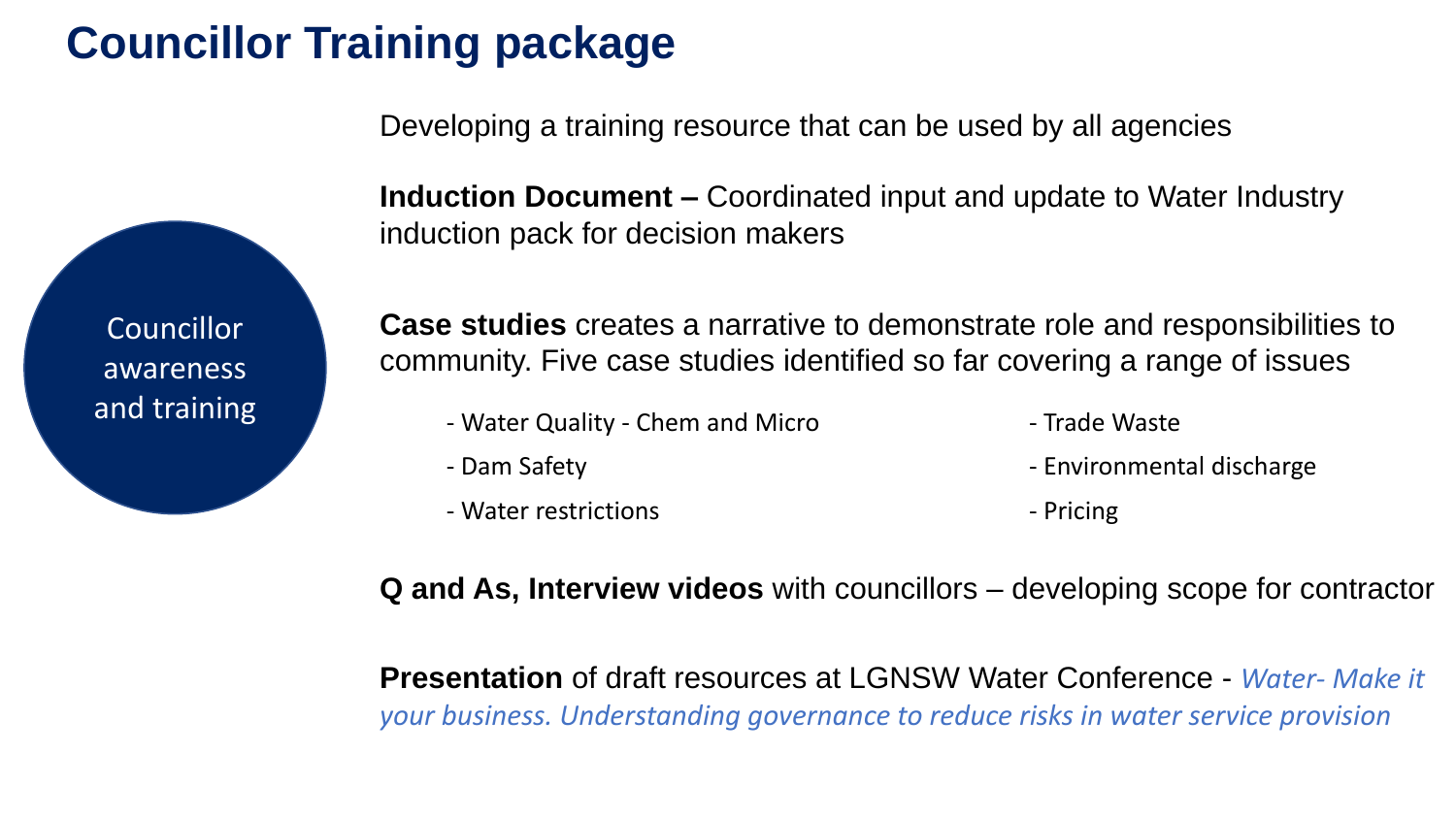# **Vocation training (VET) for water operations**

Access to operator training

#### **Recognition of water operations as a career**

- Ongoing discussions with Training Services NSW to develop draft Water Industry Skills Strategy
- Strategy presented to Orana WUA for thoughts and feedback
- Scheduled presentations from TWRRP and Training Services NSW at upcoming Water Training and Assessment Network (WTAN) meeting

#### **Existing data and further research**

- Build on existing workforce development analysis
- Developing scope for state-wide workforce research
- Proposed pilot training skills analysis research for Orana WUA

#### **Work with industry to plan for implementation**

- Reviewing options for recommended standard of training
- Investigating options to increase number of trainers with expertise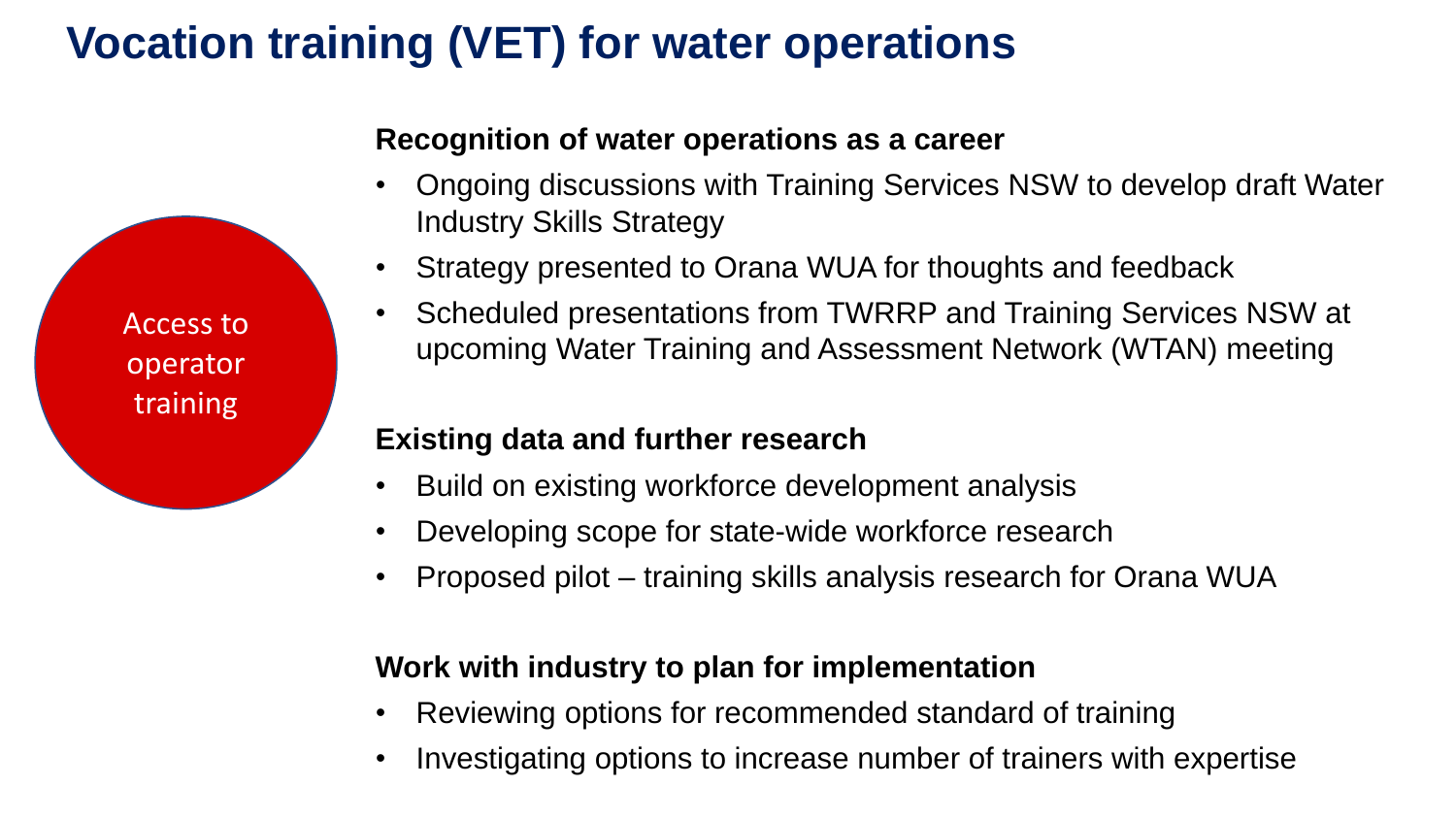# Discussion - Draft focus area workplans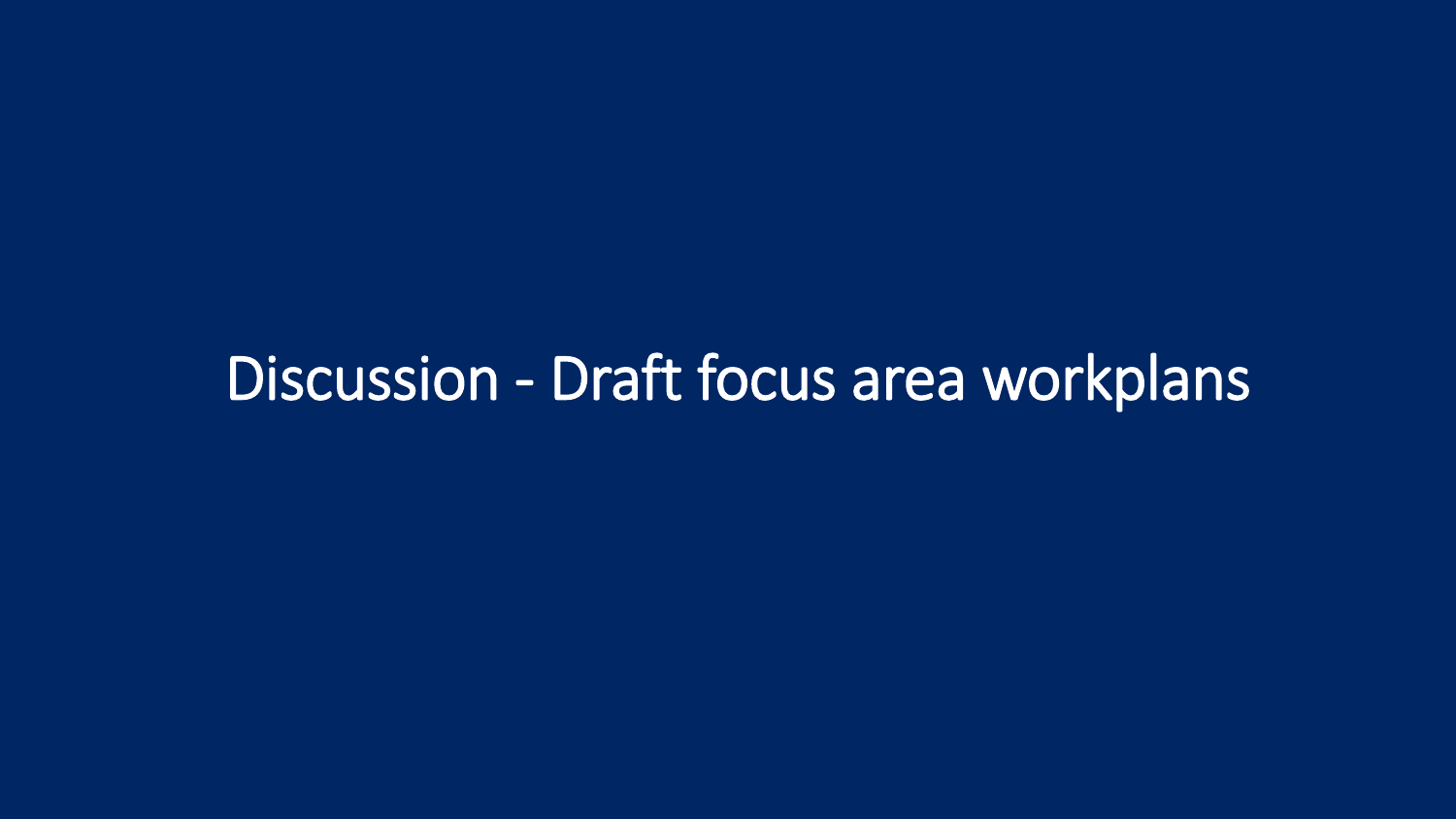### **Draft focus area workplans feedback**

**What do you think?**

### *Specific questions for the Panel*

- What is missing from the proposed workplans?
- Which additional stakeholders would you like to see identified for participation in specific focus areas?
- What are your views on the scheduling of activities and timeframes outlined in the focus areas?
- What are your views on the proposed baseline data and success measures?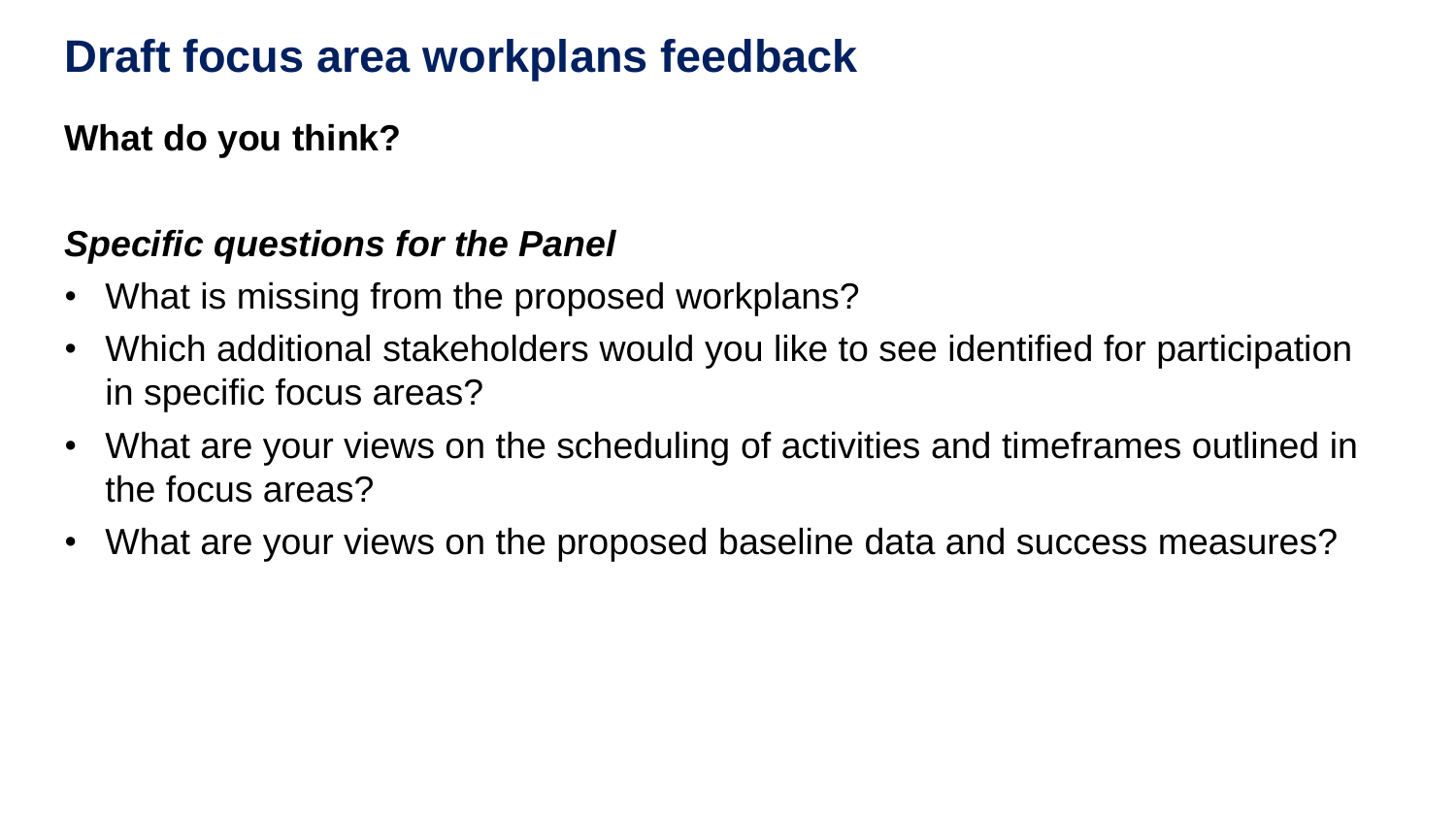# Specific issues raised by Panel members